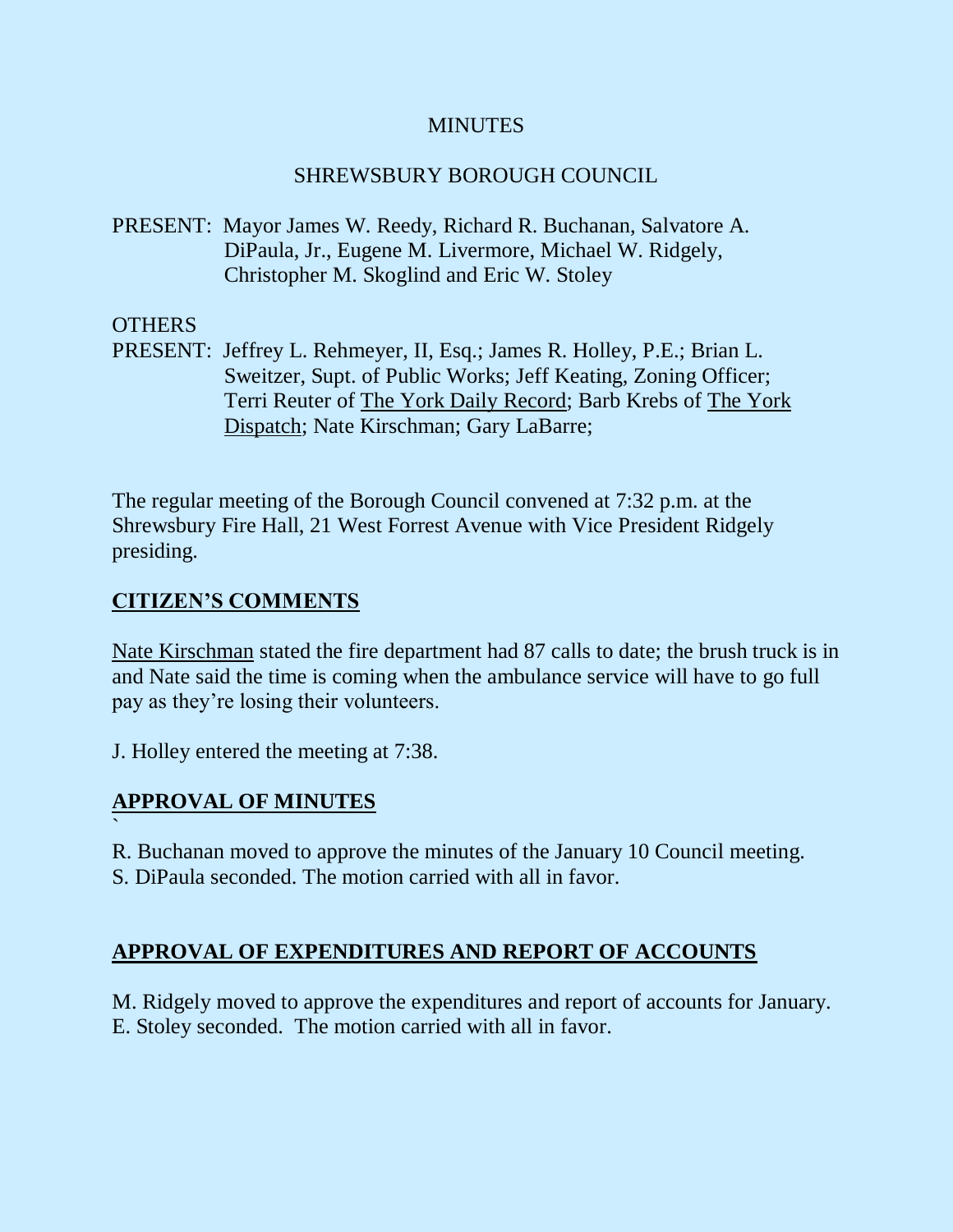# **BILLS**

- Lobar Associates work on municipal renovations \$38,340.00
- James R. Holley & Assoc. wellhead protection \$753.31; design of north end pump station \$377.46; Deer Creek pump station emergency generator \$140.05; general engineering \$571.63; pavilion construction bid documents \$2,024.62; sanitary sewer replacement Southern Farms \$1,251.50; council mtg. \$274.89
- Velda Nickell bookkeeping services for January \$640.00
- Geological Services, Inc. wellhead \$1,382.50
- Countess Gilbert Andrews general 2000 \$4,552.00; James M. Myers \$422.18; sewer account \$368.50; Wawa final bill \$322.00; Unimarts \$336.00
- Murphy & Dittenhafer architectural fees renovations \$716.09

E. Stoley moved to approve the above invoices.

S. DiPaula and R. Buchanan seconded. The motion carried with all in favor.

## **SUBDIVISION AND LAND DEVELOPMENT BUSINESS**

### **Zoning Officer** – Jeff Keating

The zoning report for January is on file. The chuckwagon at Case and Keg opened but the new owner was informed the business is in violation of the ordinance.

### **Water & Sewer** – Richard R. Buchanan

### Machovec Property

DEP contacted Brian about televising the gravity sewer line to assure the line is not leaking which would cost about \$400. DEP also suggested testing the force main but they have not been able to devise a practical way to perform the test. To pressure test the force main would cost about \$4,000.

It was decided to televise the gravity sewer line.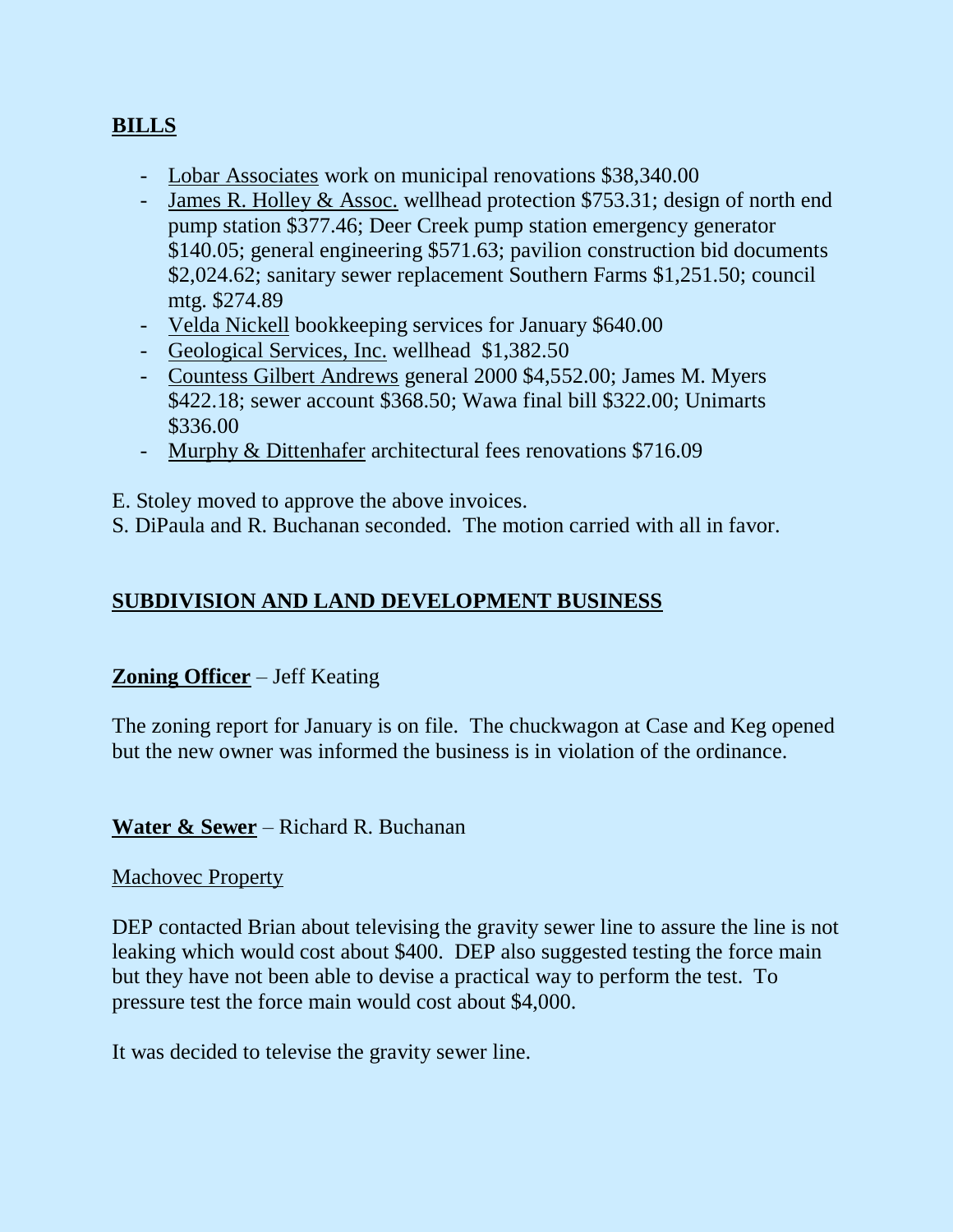### Sandra Gayle – Tolna

Sandra Gayle may purchase a home next to our pump station in Tolna. The home is in Hopewell Township and the driveway is in Shrewsbury Township. She is requesting an EDU from the Borough.

This matter will be referred to the Municipal Authority with a recommendation that the EDU request not be granted due to the lawsuit Hopewell Township filed against the Borough.

R. Buchanan moved to deny the request and to refer the matter to the Municipal Authority with the recommendation the request not be approved. C. Skoglind seconded. The motion carried with all in favor.

### Glatfelter Tract

The hydrogeologist is waiting to hear from DEP for approval to begin test drilling for a well to replace the pumphouse springs.

### Brookview Meadows III Letter of Credit

There are two lots left in this development.

R. Buchanan moved that the letter of credit for sewer tapping fees be released. E. Stoley seconded. The motion carried with all in favor.

## **Public Roads and Lighting** – Christopher M. Skoglind

### Engine Brake Retarder

Sol. Rehmeyer prepared an ordinance to enact the engine brake retarder restriction on Plank Road, Mt. Airy Road and a certain portion of Northbrook Lane.

### 2001 Street Projects

Chris would like to set a date at the March meeting for a street tour.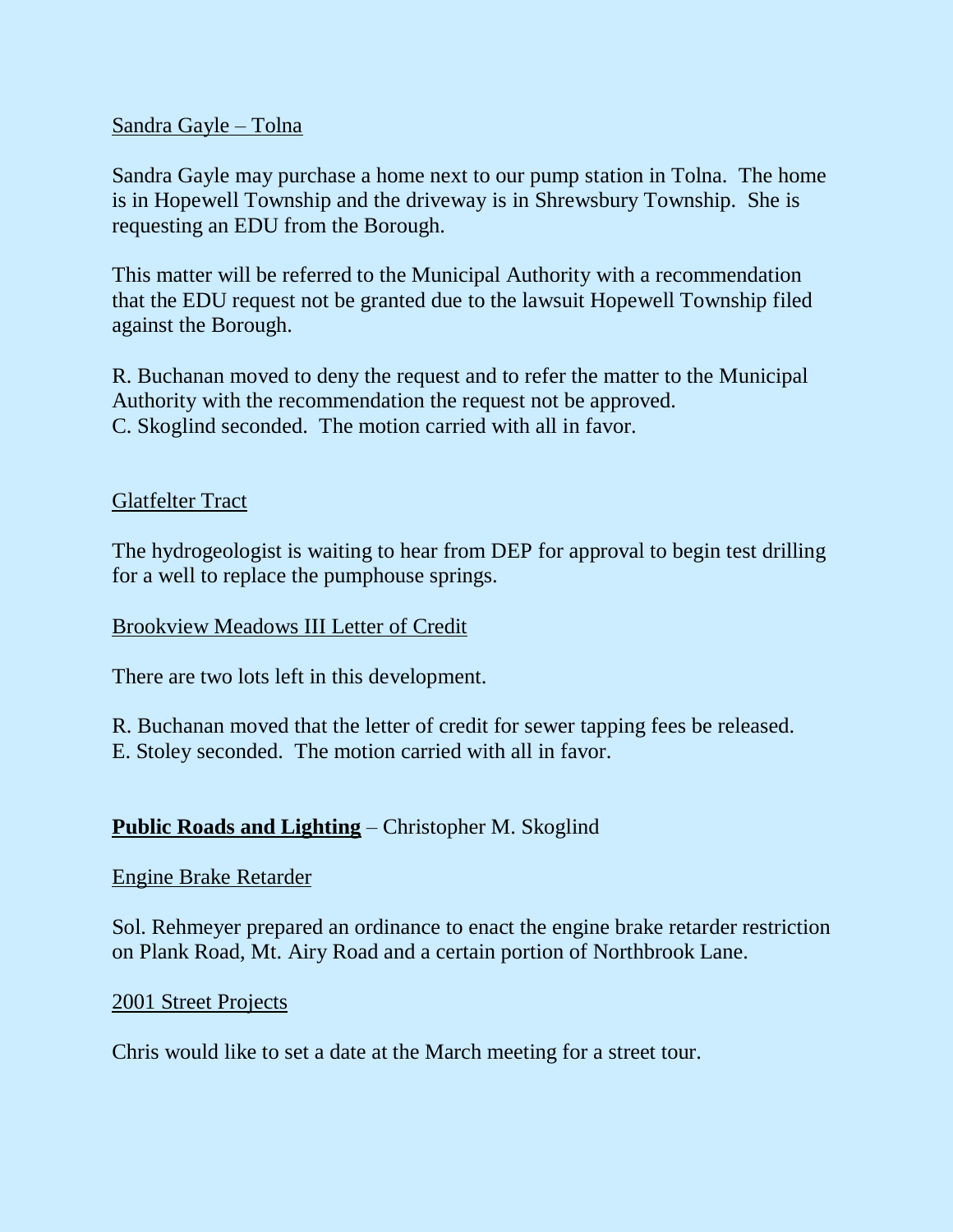## S. Main Street Repaving

Kinsley has been awarded the repaving contract which will begin in April. Main Street will be closed for a week while the railroad crossing is redone and the culvert at Essex Circle Dr. is replaced.

# **Public Lands, Buildings and Finance** – Michael W. Ridgely

### Municipal Building Renovations

There is no insulation in the attic. The price for a Lobar contractor to do the work under their control is \$3,365.00; a price obtained from another contractor is \$2,900.00; however Lobar doesn't want this contractor to do any work at the building while they have control of the project.

Council felt the work should be done while the renovations are taking place so the Lobar-controlled contractor will do the work during the renovations.

M. Ridgely asked approval for some change orders pertaining to the municipal building renovations. Asbestos floor tiles were removed from the police side at a price of \$1,200.00, the insulation at a cost of \$3,365.00, and some items are needed under State compliance for ADA such as railings at the entrances, a steel basement door and sprinklers in the basement.

C. Skoglind moved to approve the change orders.

S. DiPaula and E. Livermore seconded. The motion carried with all in favor.

### Pavilion Bids

Four bids were received:

| C.B. Structures, Inc.           | \$38,730.00 |
|---------------------------------|-------------|
| A & K Pole Buildings            | \$38,988.00 |
| <b>Hanover Building Systems</b> | \$43,813.00 |
| Unlimited Structures, Inc.      | \$44,419.00 |

E. Stoley moved to award the bid to C.B. Structures, Inc. in the amount of \$38,730.00 for a 30' x 100' x 10' wooden structure. E. Livermore seconded. The motion carried with all in favor.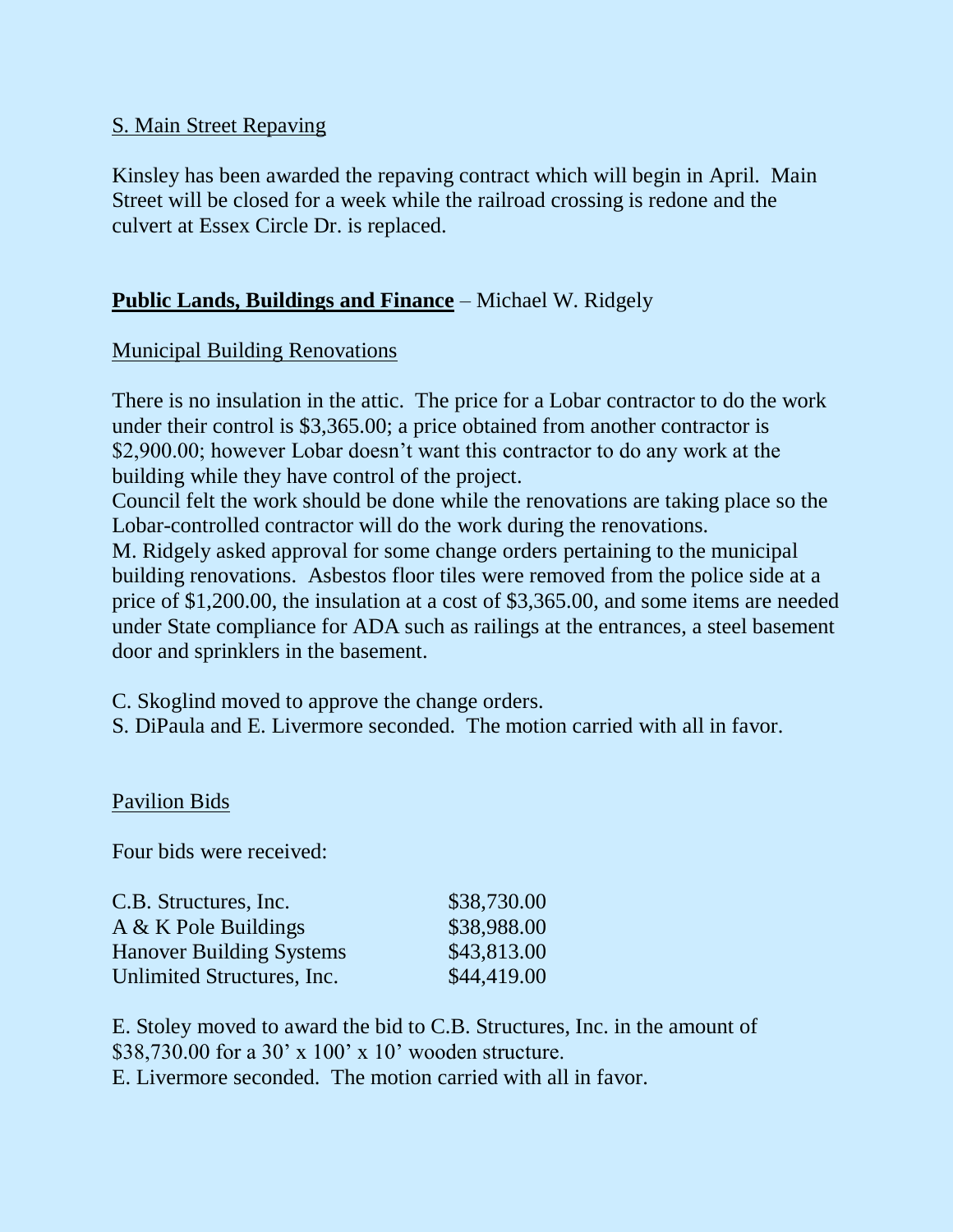R. Buchanan moved to authorize Brian and Jim Holley to obtain plumbing and electrical quotes.

E. Stoley seconded. The motion carried with all in favor.

E. Livermore moved to authorize the signing of the contract by the President or the Vice President.

C. Skoglind seconded. The motion carried with all in favor.

The application of outside stain will hopefully be done as an Eagle Scout project.

Letters will be sent to the people reserving the pavilion that it's doubtful if the May reunions can take place and the June reservations have a 50/50 chance they will have use of the new pavilion.

# **ENGINEER'S REPORT**

# Control Valve at Dilution Line

The new valve was installed but does not work. The supplier will be called.

## S. Main Street Paving Job

Jim reviewed the plans and sent a letter to PADOT asking who will be paying for the curbing from Greenmount Avenue to the top of the hill. The Borough will not pay for the curbing. PADOT is replacing the corrugated metal pipes in the Township but they are not replacing any in the Borough. Jim asked for different types of grates to be used at various locations. Jim asked for pavement reflectors at the Constitution Ave. and Forrest Ave. intersections. The entire roadway will be milled a maximum of 1 and  $\frac{1}{2}$  inches with 1 and  $\frac{1}{2}$  to 2 inches of binder with 1 and ½ inches of wearing course material. There will be five feet of paved shoulders.

## Antenna

Jim said he wrote to the tank manufacturer to see if an antenna can be mounted in a way so as not to damage the tank.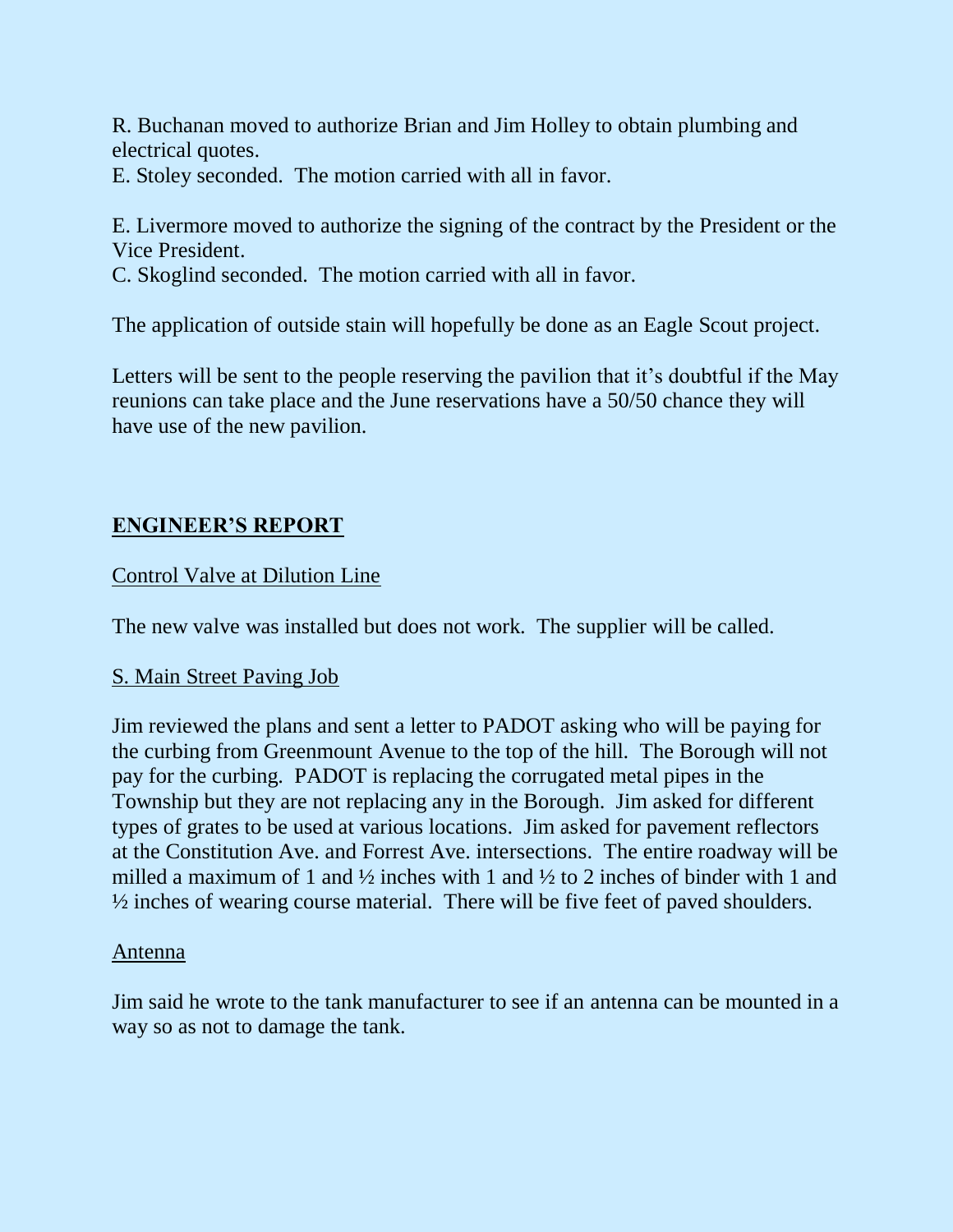# **SOLICITOR'S REPORT**

## Zoning Amendment

The amendment provides general relief for churches pertaining to impervious surface and building coverages. The ordinance will be adopted at the next meeting.

## Executive Session An executive session was called at 9:05 p.m. to discuss possible litigation. The meeting was reconvened at 9:10 p.m.

PA Logo Trust – Signage

Seven Valleys Winery took the signs down and will be relocating them through the PA Logo Trust program.

### Covington Ridge

The developer wanted to post a performance bond as opposed to a letter of credit which is usually accepted by the Borough.

Council felt a letter of credit is preferred.

## **Public Safety, Welfare and Personnel** – Salvatore A. DiPaula, Jr.

## **Secretary's Report** – Cindy L. Bosley

### Eitzert Property

The land is too hilly for recreation purposes, however, we will keep this under consideration for another garage. Only a certain amount of acreage would be needed.

### Bulky Trash

Bulky trash pickup will be April 21.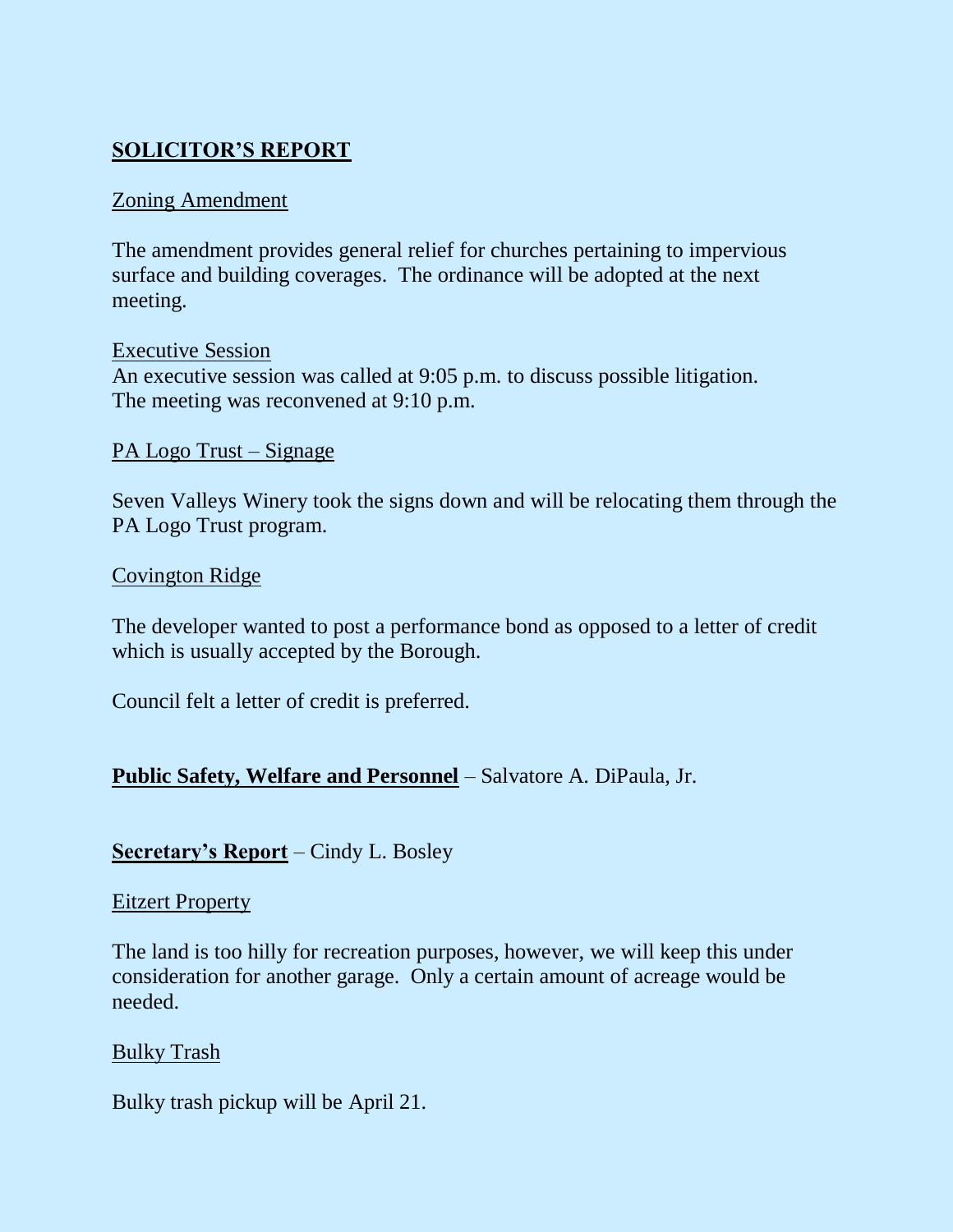## Emitter for Fire Department

The fire department needed another emitter for their new truck. The Secretary ordered another emitter to be donated by the Borough.

# **York Area Earned Income Tax Bureau** – Eugene M. Livermore

# **Recreation/Regional Recreation** – Eric W. Stoley

### Bids for Mowing/Maintenance

The recreation board is seeking bids for mowing of the parks and for field maintenance for games.

Toast Masters is being sponsored by the recreation board.

# **Planning Commission/Regional Planning Commission** – Eric W. Stoley

### Transportation Study

Five municipalities have agreed to commit some funding for the study.

### Emergency Response Plans

Plans for the municipalities will be in the same format at New Freedom Borough's as prepared by Jeff Joy.

## **Southern Regional Police** – Richard R. Buchanan

Emergency Phone Dialer System

A price from Signal Security and Communications to install a system at the library is \$896.00 and to install a system in the temporary office trailer is \$756.00.

The systems will be installed.